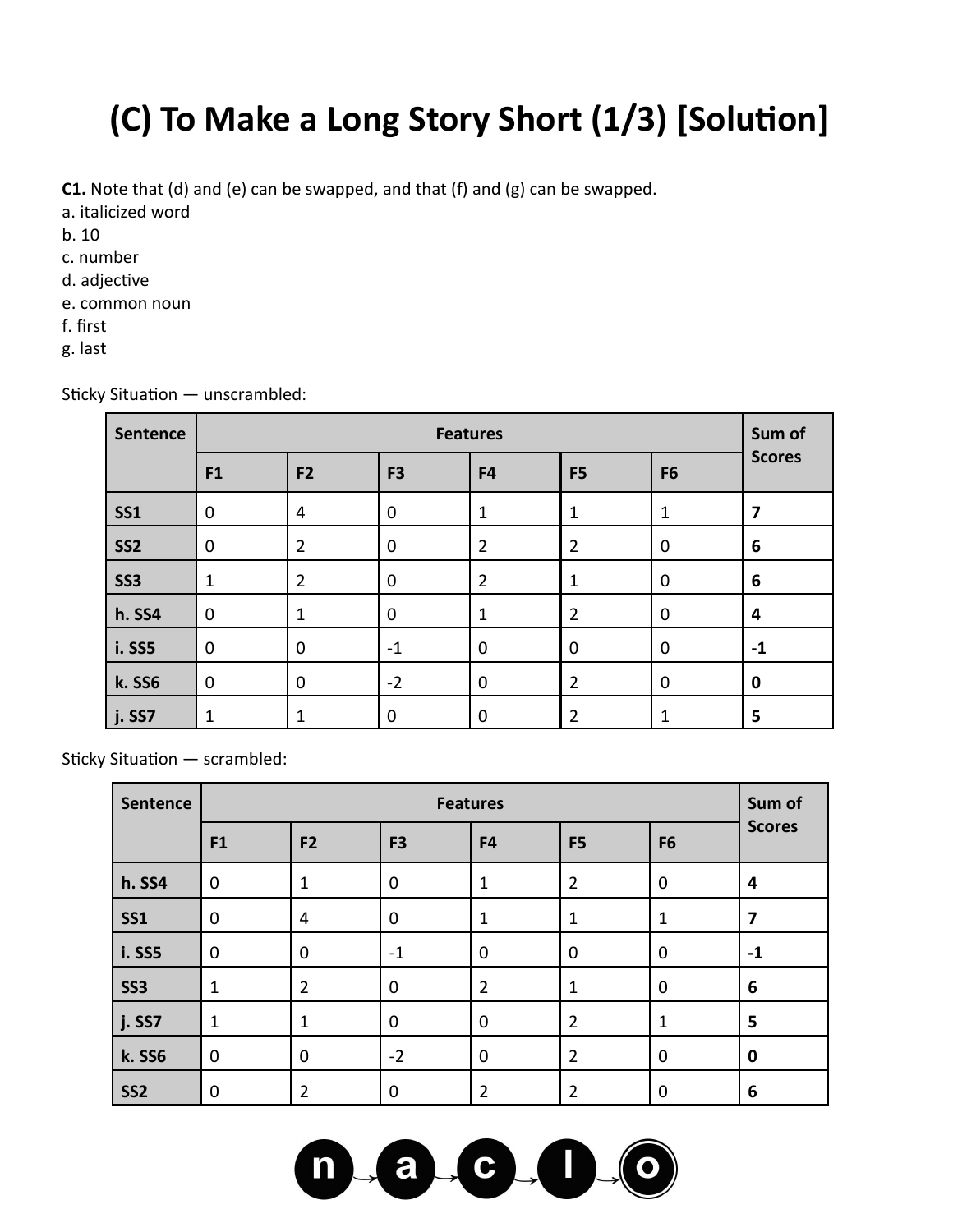## **(C) To Make a Long Story Short (2/3) [Solution]**

**C1. (continued)** Filling in the blanks:

- **h. SS4**
- **i. SS5**
- **j. SS7**
- **k. SS6**

| C2. | <b>Sentence</b> | <b>Features</b> |                                     |                                                |                 |                                         |                      |                 |  |
|-----|-----------------|-----------------|-------------------------------------|------------------------------------------------|-----------------|-----------------------------------------|----------------------|-----------------|--|
|     |                 | F1<br>(italics) | F <sub>2</sub><br>(proper<br>nouns) | F <sub>3</sub><br>(sentence<br>length -<br>10) | <b>F4 (num)</b> | F <sub>5</sub><br>(shared N<br>$+$ ADJ) | F6 (first /<br>last) | <b>Scores</b>   |  |
|     | $(a = HW5)$     | $\mathbf 0$     | $\overline{2}$                      | $(b = 0)$                                      | 1               | $\overline{4}$                          | $\mathbf 0$          | $6\phantom{1}6$ |  |
|     | HW4             | $(c = 0)$       | $\mathbf 0$                         | $\mathbf 0$                                    | $\mathbf 1$     | $\overline{2}$                          | $(d = 0)$            | $(e = 3)$       |  |
|     | $(f = HW3)$     | $\mathbf 0$     | $\mathbf 0$                         | $(g = -1)$                                     | $(h = 1)$       | $\mathbf{1}$                            | $\mathbf 0$          | $\mathbf{1}$    |  |
|     | HW <sub>6</sub> | $\mathbf{1}$    | $(i = 1)$                           | $\mathbf 0$                                    | $\mathbf 0$     | $\mathbf{1}$                            | $\mathbf{1}$         | $(j = 4)$       |  |
|     | $(k = HW1)$     | $\mathbf 1$     | $\overline{2}$                      | $\mathbf 0$                                    | $\mathbf 0$     | $\mathbf{3}$                            | $(1 = 1)$            | $(m = 7)$       |  |
|     | $(n = HW2)$     | $\mathbf{1}$    | $\mathbf{1}$                        | $\mathbf 0$                                    | $(o = 1)$       | 4                                       | $\mathbf 0$          | $(p = 7)$       |  |

| <b>Sentence</b> | <b>Features</b> |                |                |             |                |                | Sum of<br><b>Scores</b> |
|-----------------|-----------------|----------------|----------------|-------------|----------------|----------------|-------------------------|
|                 | F1              | F <sub>2</sub> | F <sub>3</sub> | F4          | F <sub>5</sub> | F <sub>6</sub> |                         |
| $(q = SSC5)$    | $\mathbf 0$     | $\mathbf 0$    | $\mathbf 0$    | 1           | $\mathbf 0$    | 1              | $\overline{2}$          |
| $(r = SSC3)$    | $\mathbf 0$     |                | $\mathbf 0$    | $\mathbf 0$ | $\mathbf 0$    | $\mathbf 0$    |                         |
| $(s = SSC2)$    | $\mathbf 0$     | $\mathbf 0$    | $-1$           | $\mathbf 0$ | $\mathbf 0$    | $\mathbf 0$    | -1                      |
| $(t = SSC1)$    | $\mathbf 0$     | 1              | $\mathbf 0$    | $\mathbf 0$ | $\mathbf 0$    | 1              | $\overline{2}$          |
| $(u = SSC4)$    | $\mathbf 0$     |                | $\mathbf 0$    | 1           | $\mathbf 0$    | $\mathbf 0$    | $\overline{2}$          |